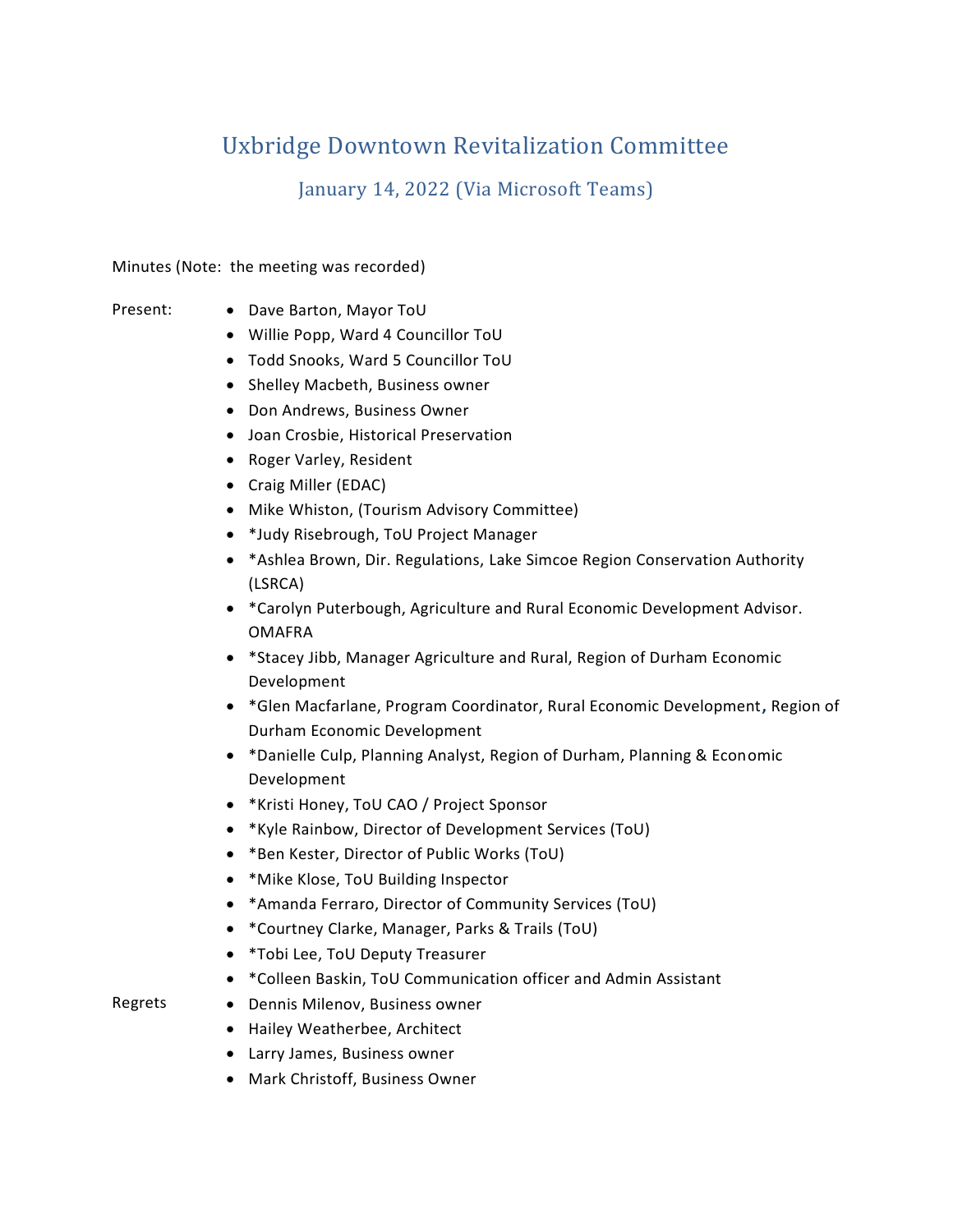- Lynn Klages, (Library Board)
- Terry Baskin, (Accessibility Representative)
- Nancy Mann, (Chamber of Commerce)
- Patricia Bush (BIA)
- \*Kristyn Chambers, North Durham Tourism Specialist, Region of Durham Economic Development
- \*Dave Ruggle, Planner, Lake Simcoe Region Conservation Authority (LSRCA)
- \*Debbie Leroux, ToU Clerk and Director of Legislative Services

(*note: \* indicates a committee resource*)

#### **1. Disclosure of pecuniary interests:**

Judy Risebrough, opened the meeting at 10:32 and asked if anyone had a disclosure to bring forward. None were presented.

#### **2. Review of the agenda:**

Judy opened the meeting by introducing Kyle Rainbow, who has joined the Township as the Director of Development Services.

Judy presented the agenda. Mike Whiston motioned to approve the agenda, Joan Crosbie seconded. Approved



UDRAC%20-%20Aq enda%20for%20Mee

**3. Review of Minutes of last meeting:**

Judy presented the minutes of the November 25, 2021 meeting. Shelley Macbeth motioned to approve the minutes with the correction, Willie Popp seconded. Approved



### **4. Business arising out of the minutes:**

1) Judy informed the committee that TPP had presented their visualizations to Council on December 6, 2021.



Council approved the following recommendations: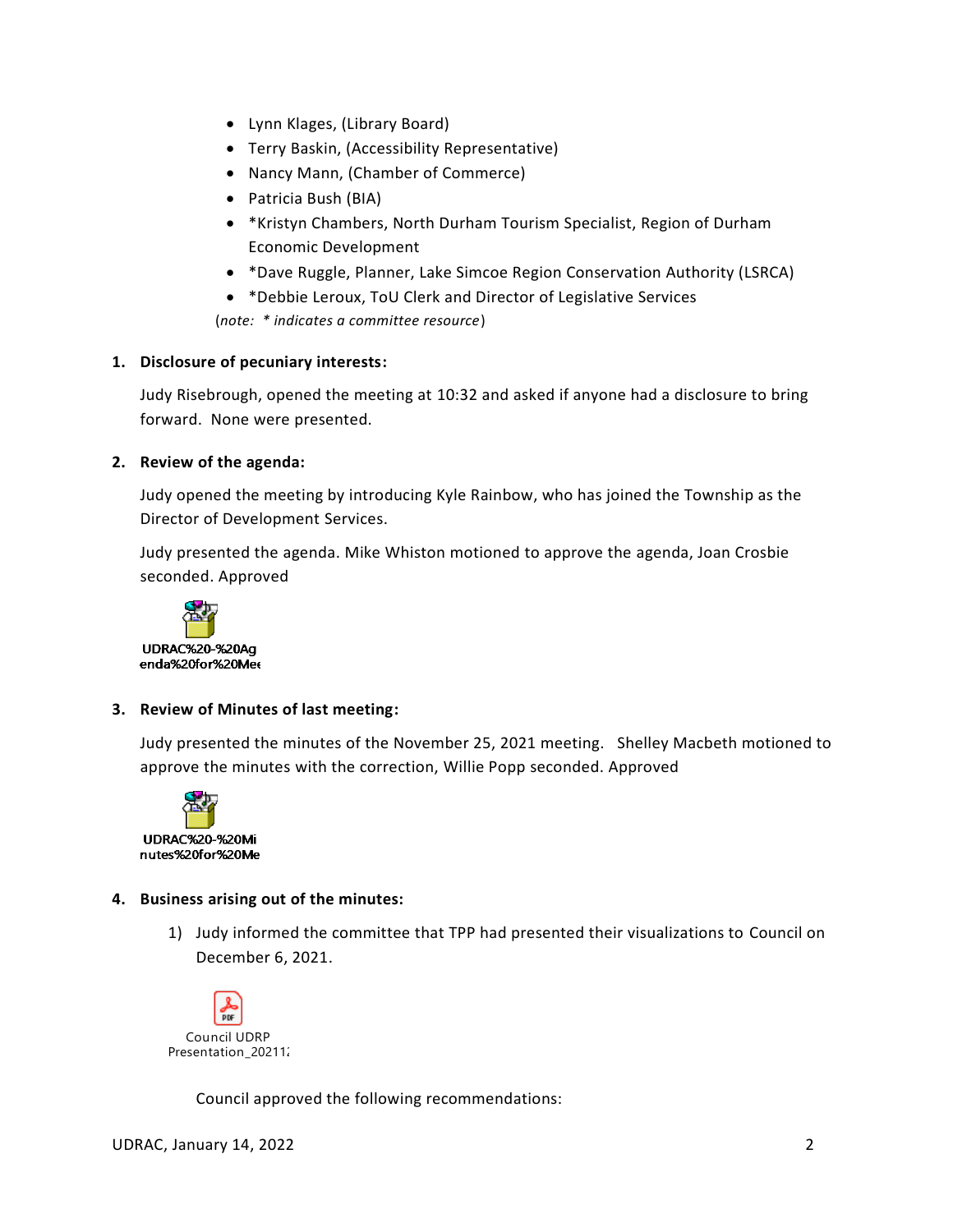THAT Report CAO- 15/20 of Judy Risebrough, Project Manager be received as information; AND THAT Committee accept the Uxbridge Downtown Revitalization Advisory Committee (UDRAC) recommendation that the Township support in principle the TPP recommendations; and that the UDRAC should continue to incorporate the recommendations into the development of the UDRP Strategic Plan and UDRP Action Plan; and that the recommendations be included in the Township's 2022 Budget discussion; AND THAT the Property Owners within the Downtown Study Area be provided a copy of the presentation.

2) Glen Macfarlane provided an update on the surveys. Draft versions of the Resident Survey, Business Owner Survey, Market Area Data Report and Market Trend Analysis were distributed in advance of the meeting. An executive summary of the Market Area Data Report and Market Trend Analysis report will be prepared.

**Action:** Committee members are asked to review and provide comments back to Glen.

- 3) Danielle Culp informed the committee that the Bypass signs have been installed by the Region.
- 4) Ashlea Brown advised the committee that LSRCA will be sending a letter to the Township to confirm the as built etc. Ben Kester confirmed that he has not yet received the letter. Once the response is received by LSRCA they will proceed with confirming the revised Flood Plain. No date for completion was provided.

### **5. Project Plan Update**

1. Judy informed the committee that TPP has provided a draft report for our review. A copy was shared in advance of the meeting.

**Action**: Committee members were asked to provide their comments to Judy by January  $17<sup>th</sup>$ .

- 2. Development of Strategic Plan and Action Plan: Judy Risebrough
	- $\circ$  Judy discussed next steps with the committee. It was generally agreed that the priority for the Township must be the revitalization of Lower Brock which includes the development of a Town Square.
	- o The action plan is following the OMAFRA four pillars of Downtown Revitalization.
		- Leadership
		- Economic Development
		- Marketing and Promotion
		- Physical
			- Downtown Walkability (Parking, Trucks, Active Transportation etc.)